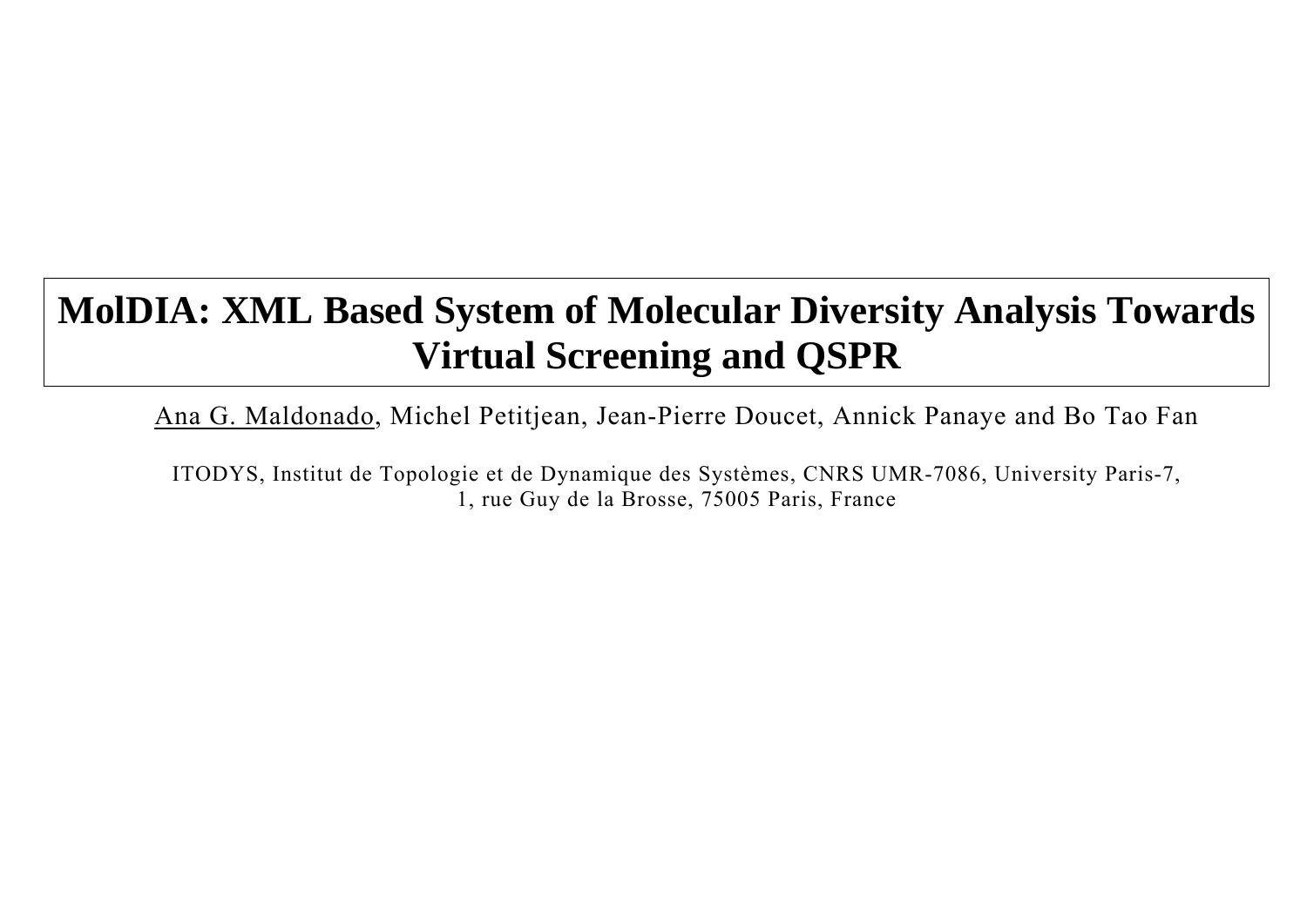# **INTRODUCTION**

Since a few decades, new techniques have appeared to enrich the pharmaceutical "chemical panorama" and to address new sources of **molecular diversity**. These techniques have allowed medicinal chemists to improve drug discovery by generating large (virtual or real) chemical databases. The problem is that the database size increases dramatically with time, and now, the volume of the chemical information available is huge. Screening and data-mining techniques improve the analysis, retrieval and management of big quantity of data.

> • Screening techniques includes: - High Throughput Screening (HTS) and - Virtual screening (VS)

> • Screening tools includes: - Clustering, filtering, classification, etc. - 3D tools (docking, electronic density, fields...) - (Sub)structure searching - Similarity searching

In **Virtual Screening,** the data available (e.g. molecular structures, physicochemical properties, etc.) is processed to build models that allow the treatment of these data. Sometimes these data are not structured, thus difficult to deal with. Moreover, techniques such as filtering, clustering and optimization, as well as, **analysis of molecular similarity and diversity** will optimize the search of new molecules with respect to a query or group of queries.

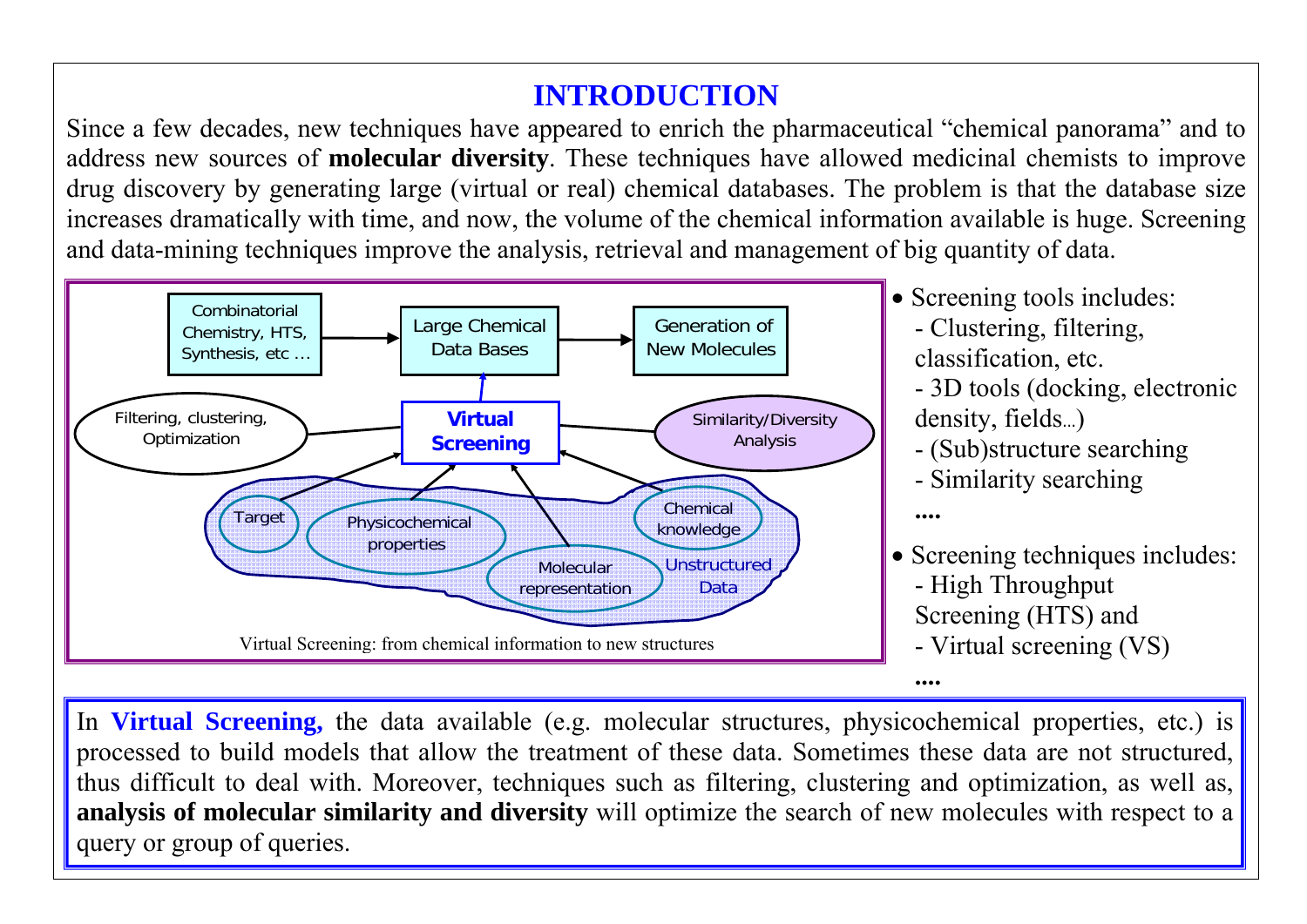# **PRINCIPLES SIMILARITY & DIVERSITY**

- Concepts used in chemistry since a long time:
	- Aristote's Scientific Method
	- Mendeleev's periodic table
	- Property Similarity Principle: "molecules with **similar structure** tend to have **similar properties**"
- •Their measure has three principal components:
- The molecular representation  $\rightarrow$  use of descriptors (vectors, equations, numbers, …)
- The similarity measures  $\rightarrow$  quantitative definitions (indices, coefficients, distances, …)
	- A weighting system  $\rightarrow$  to custom the measures

### **MOLECULAR REPRESENTATION MOLECULAR DATABASES**



- The molecular *similarity* provides a simple and popular method for virtual screening and underlies the use of clustering methods on chemical databases. Furthermore, molecular *diversity* analysis explores the way of how molecules cover a given structural space and underlies many approaches for compound selection and design of combinatorial libraries.
- • Similarity and Diversity are subjective and fuzzy concepts. Quantitative definitions are necessary if we want to use automatic methods.

We develop a chemoinformatics tool named **MolDIA** (Molecular Diversity Analisis) dealing with the structure/property relationships. Molecular DBs and particularly the **FragDB** were designed to achieve this comparison. In the **UserDB**, the user selects which molecules will belong to the **QueryDB** and the **TestDB**. All molecules are in MDL-MOL format, and the molecular information is structured using XML.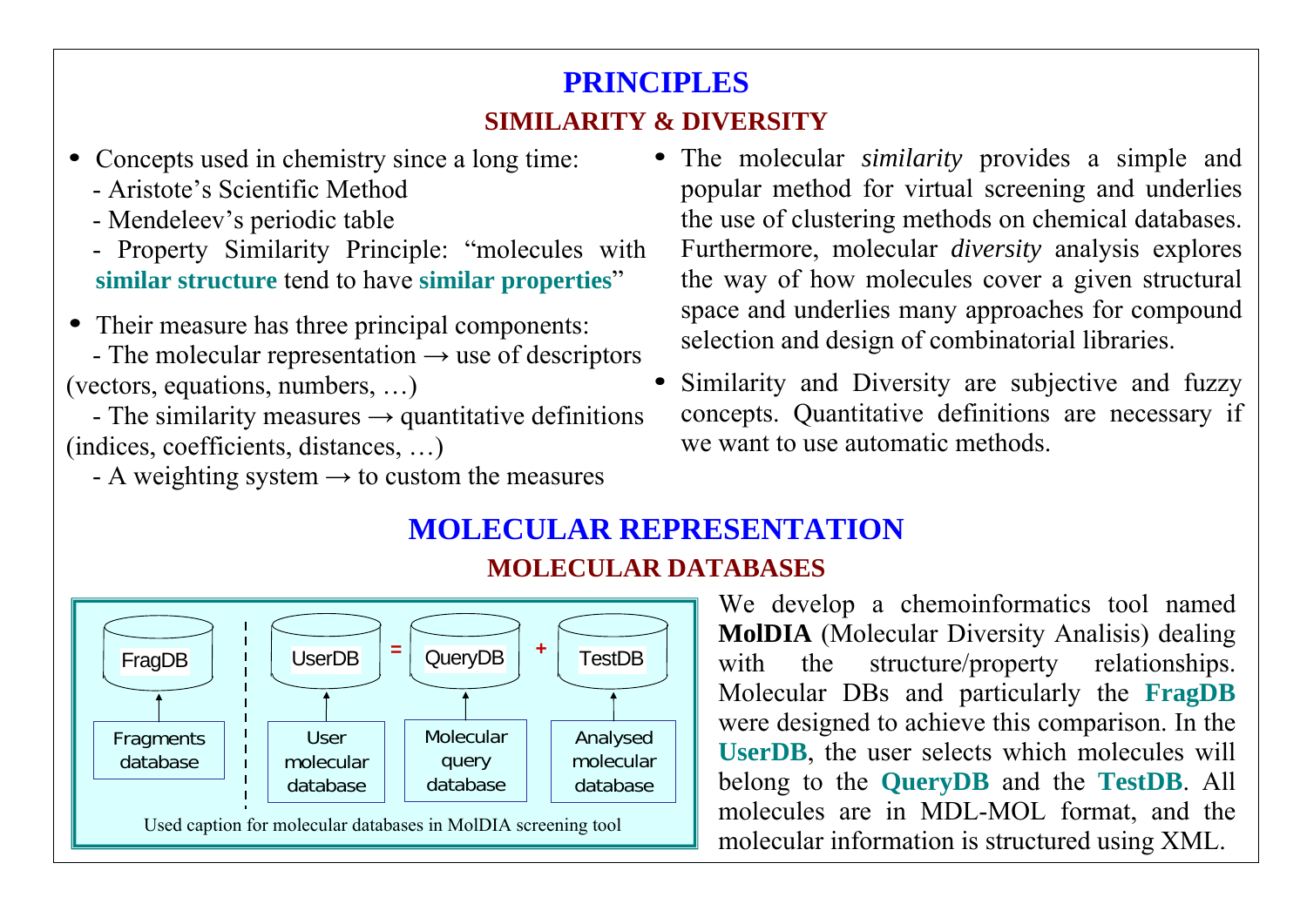### **FragDB CONSTRUCTION**

The FragDB designed for **MolDIA**, is based on the "property similarity principle", and was constructed using a selection of **functional groups** and popular substructures. Once substructures were chosen, we have used **generic atoms** to multiply the matching frequency without including all molecular single cases.



When indexing fragments in the DB we use our own **coding system** to enclose fuzzy or un-structured information, as well as, aromaticity, heteroatoms mix, fused cycles, etc. This information will be used to enrich XML file structure.

MolDIA Algorithm: First we load the UserDB and FragDB. For each molecule, a descriptor vector is generated using information structured in XML files. Superposition of vector gives the measure of Sim/Div.



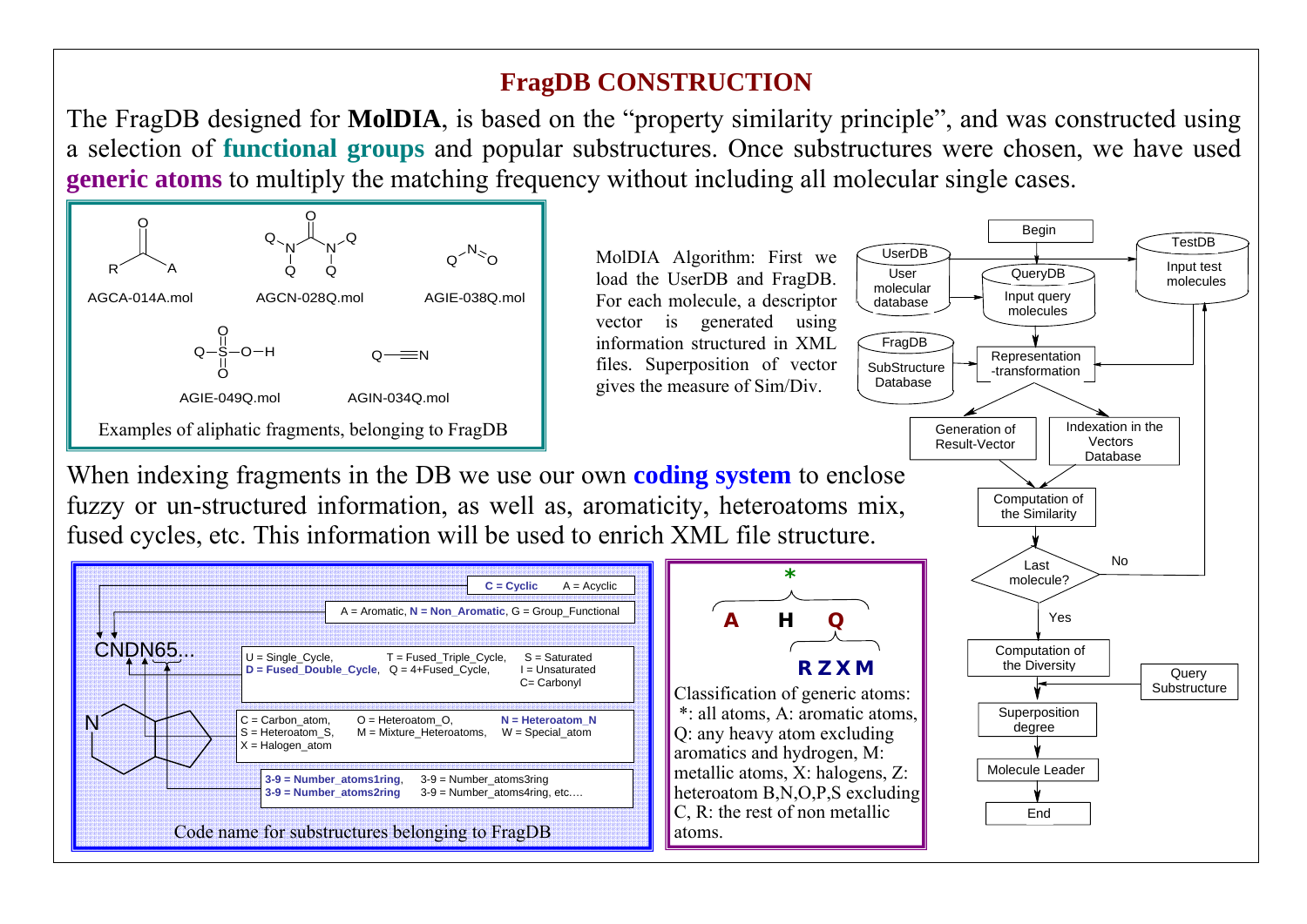### **FragDB STRUCTURE**

Chemical information systems lacks of a standard structure which allows exchanges in different fields of chemical research. When designing databases for **MolDIA** we encounter this problem. One solution is to use XML, a language for easing the information exchange that has proved to be a powerful alternative to conventional binary file storage and database management systems. Opening tag Closing tag

- Each opening tag has its matching closing tag (tree structure),
- Each tag has a set of attributes / values,
- There are rules (DTDs) for controlling the ordering and the nesting of the tags  $\Rightarrow$  The data become structured
	- $\Rightarrow$  The search, management and query of molecular databases in the discovery process are simplified.

XML consists in a set of named tags, with a particular **syntax**:

 **<atomList>** 



 **</atomList>** 

**</molecule >**

When indexing fragments, the system generates automatically XML index files, enriched with the information extracted from the MOL files and the name codes. Different levels and kinds of chemical information are then ordered and structured, ready to be extracted and analysed. When UserDB molecules have been transformed (using the vectorsdescriptors) the sim/div computation can be achieved.



Filling of the Index.XML file: the data is first parsed and then transformed into internal data structures before bein g processed b y the application.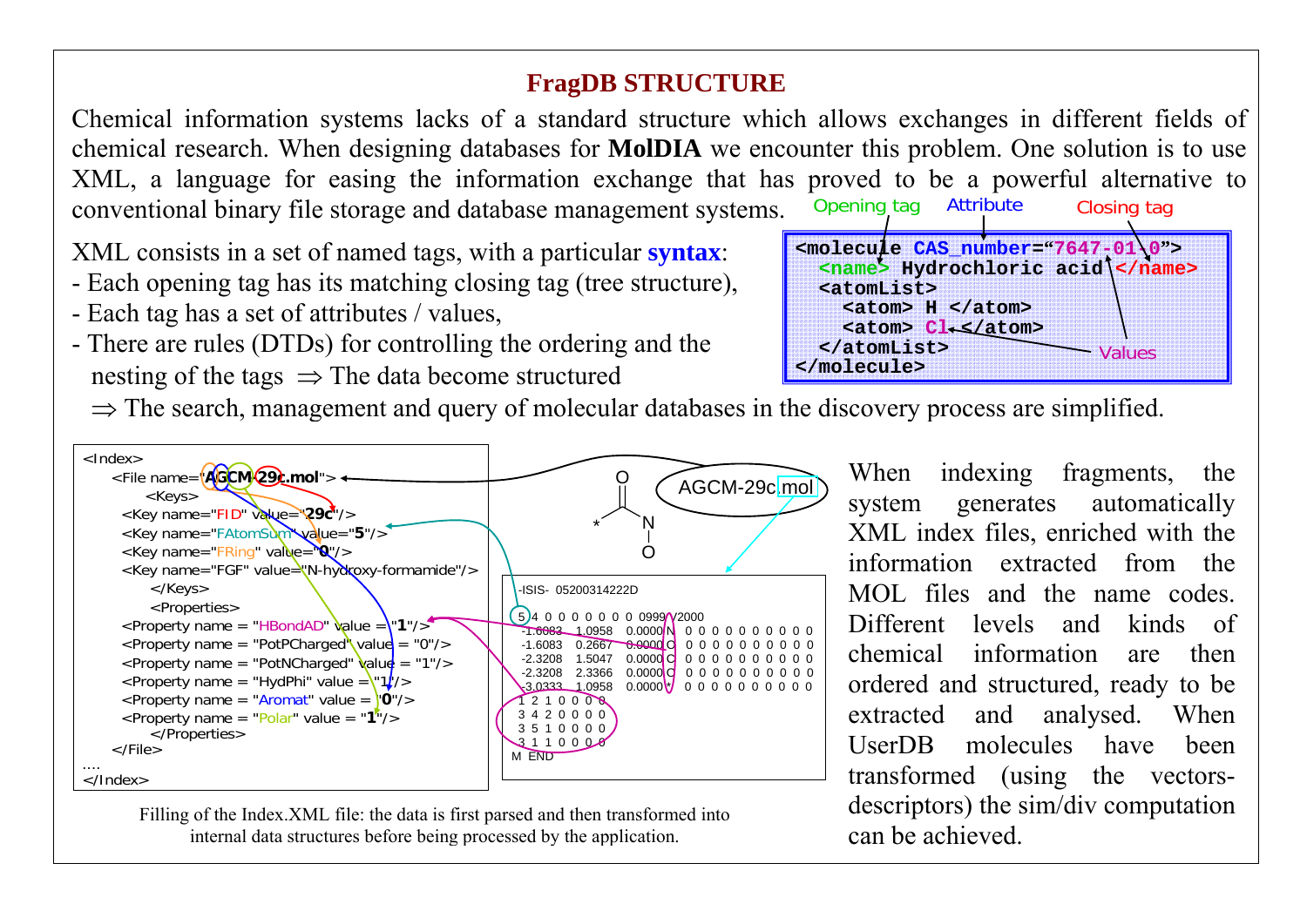## **MOLECULAR SIMILARITY MEASURE COMPARISON PROCESS**

Molecular weight : 137,14 Formule :  $\textsf{C}_7\textsf{H}_7\textsf{NO}_2$ 

Once XML index file is filled and structured, **vector-descriptors** are constructed for each molecule by comparison of the hashed molecule with the FragDB. These representations are then compared following a defined algorithm and using different **indices** (Tanimoto, cosine, etc). Different levels of comparison should be possible: structure, structure + property and structure + property + position of the groups.



The Sim/Div measures then computed can be interpreted by the user to find new molecules having common substructures or properties with a defined query, to optimise a reactants database, to make a group of molecules more heterogeneous, to design a new test database, as well as, further application in Virtual Screening.